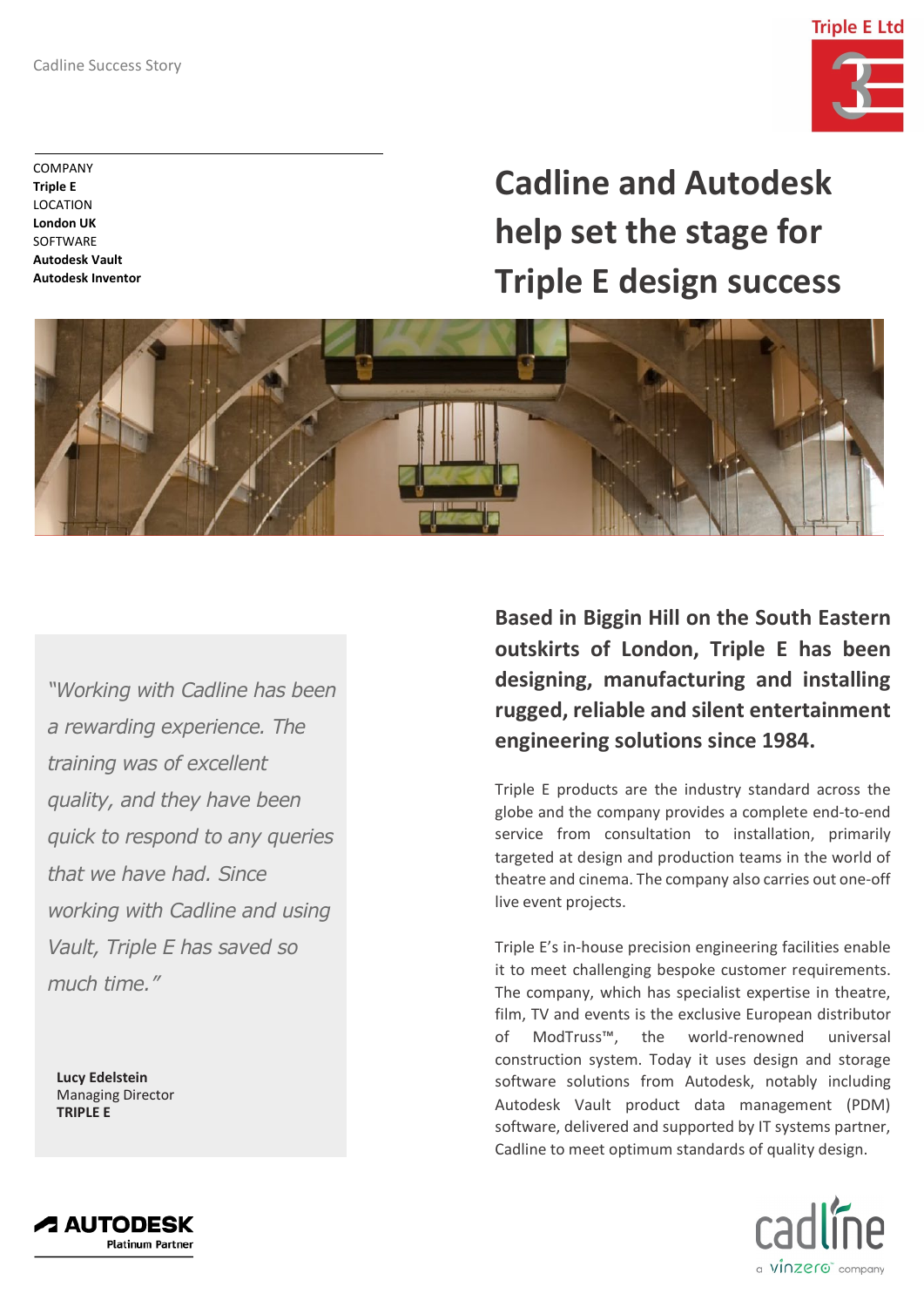

## **An evolving partnership**

Cadline was introduced to Triple E because of the work it has carried out with the National Theatre, the Royal Opera House and the Welsh National Opera amongst other projects. Cadline has worked extensively in this area, deploying and supporting design tools used in set and stage design, theatrical lighting and schematic development, for example.

Triple E was therefore keen to engage with Cadline and the two companies met to review Triple E's design and data management process. The focus was on evaluating how Triple E operates from the beginning of a project through to delivery as well as understanding all their pain points and challenges throughout that process.

Cadline focused on identifying key areas of improvements that could be made to the way designers at Triple E were managing and sharing their project data across internal and extended teams. In addition, as part of its review, Cadline captured the time and cost of existing manual effort to help identify potential gains from any proposed solution. In order to quantify the manual effort expended by Triple E in managing its data, Cadline created an online survey for its client's design team, which was completed to capture activities and challenges from its existing data management process.

Key business objectives for Triple E that were identified by the review included the need to enhance processes to achieve goals around developing new products; a drive to increase sales of existing products, and a concerted focus on delivering productivity improvements across the business.

Triple E had been manually managing data from the mechanical design tool, Autodesk Inventor, which was causing issues managing links between parts and assemblies. Designers were saving details of different components, including nuts, bolts and washers to their local machines. That was resulting in challenges around referencing parts and not being able to open assemblies. The review also identified that Triple E's design team was spending up to 10 hours a week performing manual data

management tasks such as searching for information and creating PDF, DWG and DXF files.

Sharing information was being conducted across desks and was not scalable if designers were not physically in the office. Triple E was also having difficulty copying and reusing existing designs, causing the team to have to re model/draw and therefore duplicate effort. Further to that, the approval process was being completed manually by moving files to another location on the server, causing issues in production as accessing released and final files versions was not always reliable. The change notification process also involved significant manual effort.



## **Assessing the project goals and finding a solution**

In delivering a solution for Triple E, Cadline looked to address all the issues above and to deliver a robust data management environment for both design and associated project files which could be controlled through the business. That, in turn, would help Triple E drive efficiencies across the design process, and support a much more inclusive collaborative process with internal and external stakeholders.